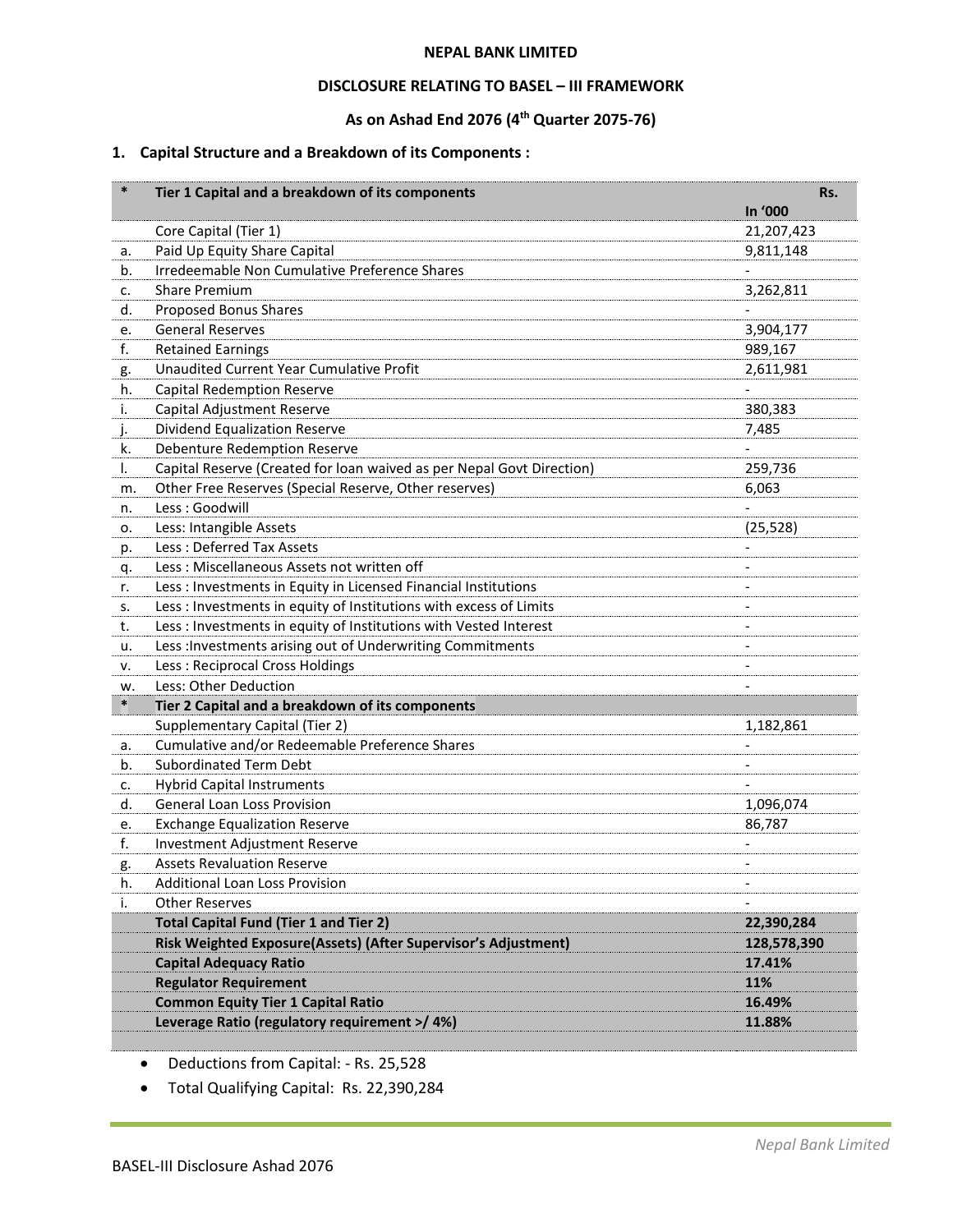- Capital Adequacy ratio: 17.41%
- **Summary of the bank's internal approach to assess the adequacy of its capital to support current and future activities, if applicable :**

NBL in its efforts to improve the capital adequacy ratio as prescribed by the regulator had implemented a revised capital plan. Besides, the bank had formulated ICAAP Policy aimed at improving the Capital Adequacy position in compliance with BASEL-III Framework from FY 2073-74. The task of systematic preparation and presentation of BASEL-III report has been entrusted with the Risk Management Department of the bank. Currently the bank's ratio stands at 17.41%.

# **2. Risk Exposures**

• **Risk weighted exposures for Credit Risk, Market Risk and Operational Risk The risk weighted exposures as of 16 th July 2019 is given below:**

| S.No. | <b>Particulars</b>         | Amount Rs. (000) |
|-------|----------------------------|------------------|
|       | Credit Risk                | 108,551,620      |
|       | <b>Operational Risk</b>    | 10,318,717       |
|       | Market Risk                | 2,783,837        |
|       | Adjustment under Pillar II | 6,924,216        |
|       | Total                      | 128,578,390      |

• Risk weighted exposures under each of 12 categories of Credit Risk

| S.No. | <b>Particulars</b>                             | Amount Rs. (000) |
|-------|------------------------------------------------|------------------|
|       | Claims on other official entities              |                  |
| 2.    | Claims on banks                                | 5,031,763        |
| 3     | Claims on domestic corporate & Securities firm | 32,166,991       |
| 4.    | Claims on regulatory retail portfolio          | 26,169,764       |
| 5.    | Claims not satisfying granularity Criteria     |                  |
| 6.    | Claims Secured by Residential properties       | 3,729,743        |
| 6.    | Claims secured by commercial real estate       | 314,605          |
| 7.    | Past Due Claims                                | 6,049,823        |
| 8.    | High Risk Claims                               | 757,176          |
| 9.    | Lending against securities (Bonds and Shares)  | 4,716,327        |
| 10.   | Investment in Equity of Institutions           | 1,016,917        |
| 11.   | <b>Other Assets</b>                            | 19,412,064       |
| 12    | Off Balance Sheet Items                        | 9,186,447        |
|       | Total                                          | 108,551,620      |

• Amount of NPAs (Both Gross and Net) Rs. In '000

| S.NO. | <b>Particulars</b>                    | Gross<br>NPA (Rs.)  | Loan-Loss<br><b>Provision (Rs.)</b> | Net NPA (Rs.) |
|-------|---------------------------------------|---------------------|-------------------------------------|---------------|
|       | Restructured/Reschedule 1,409<br>Loan |                     | 176                                 | 1.233         |
|       | Substandard                           | 657,265 164,316     |                                     | 492.949       |
|       | Doubtful                              | 401.343             | 200.671                             | 200,672       |
|       | nss                                   |                     | 1,454,840 1,454,840                 |               |
|       |                                       | 2.514.857 1.820.003 |                                     | 694,854       |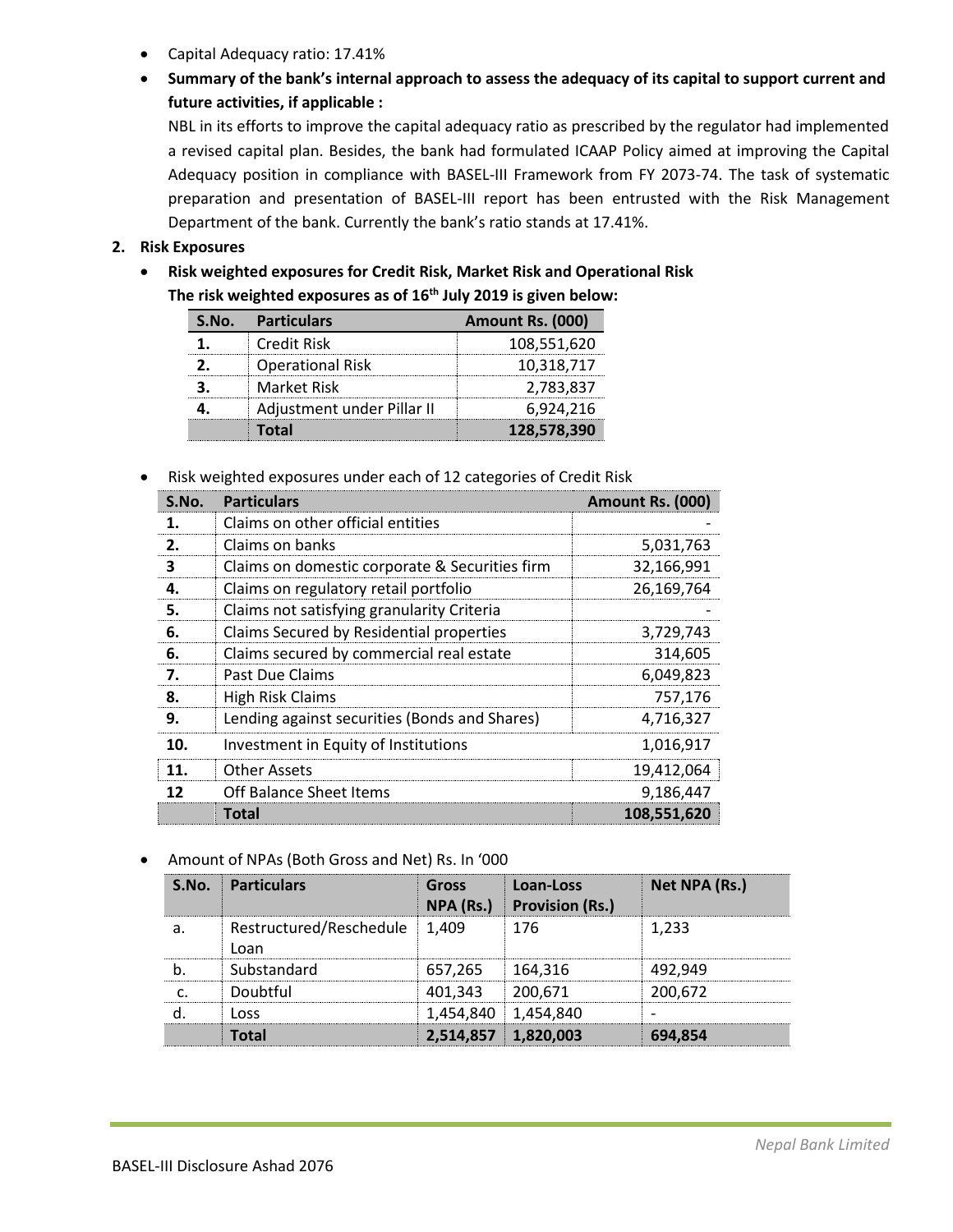### • **NPA Ratios :**

- ➢ Gross NPA to Gross Advances : 2.58%
- ➢ Net NPA to Net Advances : 0.73%

## • **Movement of Non-Performing Assets Rs. In 000**

| <b>Particulars</b>        |           | This Quarter   Previous Quarter | Changes % |
|---------------------------|-----------|---------------------------------|-----------|
| Non Performing Assets     | 2,514,857 | 2,510,079                       |           |
| Non Performing Assets (%) | 2.58%     | 2.71%                           | -0.19%    |

## • **Write off of Loans and Interest Suspense**

Following Loans and Interest Suspense have been written off during the year 2017-18 Rs in '000' - Rs 2,253

• Movements in Loan Loss provision and Interest Suspense: Rs. In '000

| <b>Particulars</b>                       | <b>Loan Loss Provision</b> | <b>Interest Suspense</b> |
|------------------------------------------|----------------------------|--------------------------|
| Opening balance                          | 2,969,414                  | 5,380,537                |
| Write Back/off in the years              | 454.557                    | 14.884                   |
| Addition in the year                     |                            |                          |
| Balance as at 16 <sup>th</sup> July 2019 | 2,514,857                  | 5,365,653                |

- Details of Subordinated Term Debt:
	- Not applicable
- Details of Additional Loan Loss Provision:
	- None
- Segregation of Investment Portfolio

| <b>S.No.</b> Investment Category         | Amount Rs. (000) |
|------------------------------------------|------------------|
| <b>Held for Trading</b>                  |                  |
| Held to Maturity (Government Securities) | 13.218.126       |
| Available for Sale(Equity)               | 3.257.034        |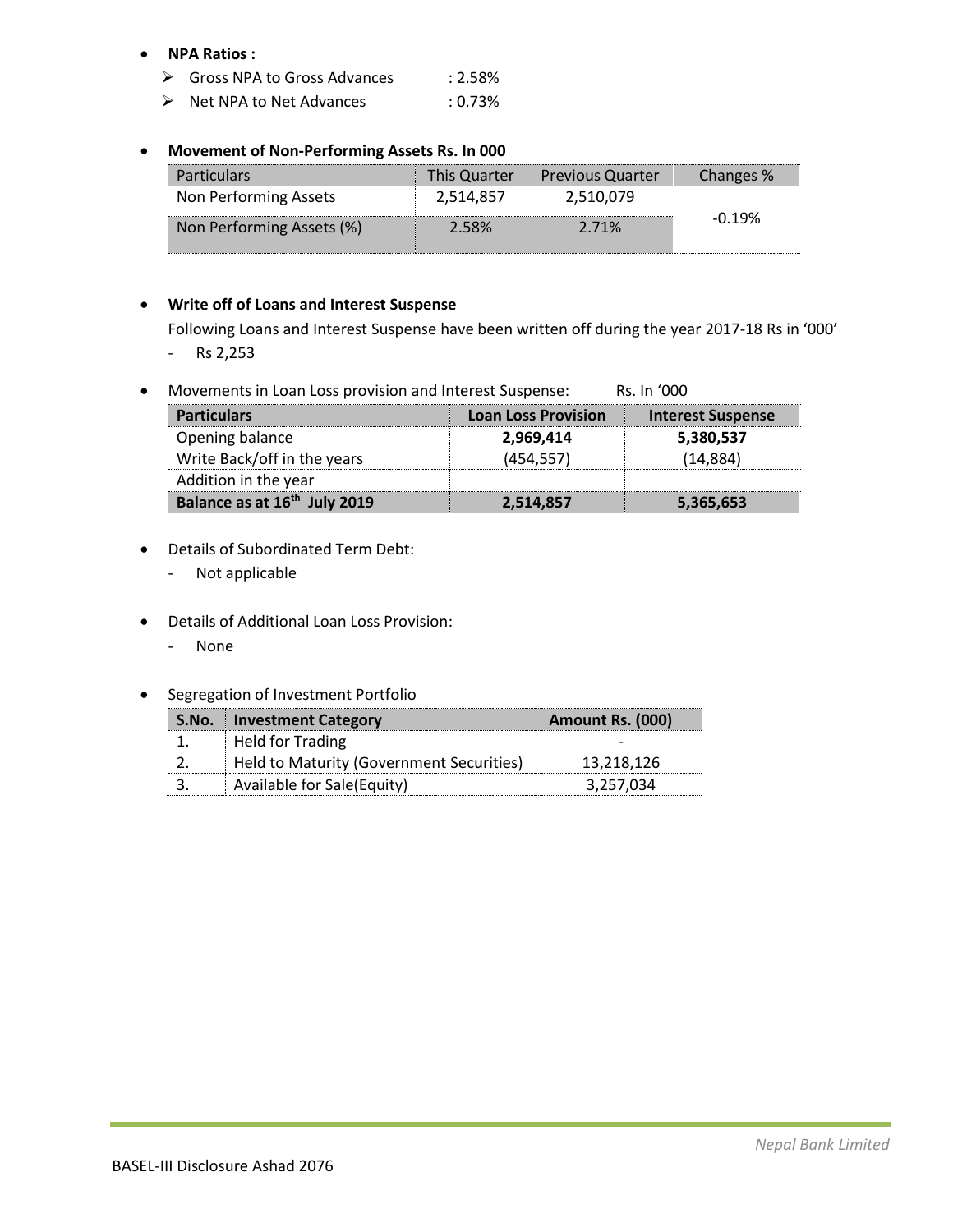## **3. Risk Management Function**

NBL is exposed to various types of risks including credit, market, liquidity, operational, legal, compliance and reputation risks. The objective of the risk management framework at the Bank is to ensure that various risks are understood, measured and monitored and that the policies and procedures established to address these risks are strictly adhered to.

The Board of Directors has oversight on all the risks assumed by the bank. The board level sub-committee (Risk Management Committee) has been established to facilitate focused oversight of various risks. The committee reviews the risk management policies, the bank's compliance with risk management guidelines issued by NRB and the status of implementation of BASEL - III requirement by the bank.

The Bank has set up a strong control and monitoring environment for comprehensive risk management at all levels of operation by establishing an independent Risk Management Department which caters to the current banking requirement of properly identifying and monitoring the risks apparent and inherent in the business.

### **Measurement of Risks for Capital Adequacy Purpose:**

Under Pillar 1 of the specific NRB guidelines, the bank currently follows Simplified Standardized Approach for Credit Risk, Basic Indicator Approach for Operational Risk and Net Open Position approach for Market risk.

### **A. Credit Risk**

### **Strategies and Process:**

All credit related aspects are governed by Operation Manual-2 (Credit) and Credit Policy of NBL. These documents outline the type of products that can be offered, customer categories, credit approval process and limits. These documents are approved by the Board of directors.

The Bank's main emphasis is on SME credit. Different limits of lending power have been assigned at branch level, department head level and the credit committee level. Every aspect relating to credit such as procedure, documentation etc. are clearly defined in the Operation Manual -2 and the Credit Policy of the bank. **Pre Sanction:** 

The branch managers have the authority to approve the credit within their permissible limits after due scrutiny of background of the promoter, nature of business, turnover in the account, other financial indicators, income , collateral and security. Loans above the authority of branch are recommended to head office for further decision.

### **Credit Risk Assessment Process:**

Risk Management Department carries out a comprehensive credit risk assessment process that encompasses analysis of relevant quantitative and qualitative information to ascertain credit rating of the borrower. The credit rating process involves assessment of risk emanating from various sources such as market risk, management risk, environmental risk, financial risk and security risk taking into consideration as much as 30 sub-parameters under each of these categories. Credit thresholds have been set for forwarding the credit files for risk rating before they are submitted for approval in the credit committee by the concerned credit units.

## **Post Sanction Monitoring/ Follow up:**

Concerned branch are required to obtain regular information of the business. In case of revolving loans, the drawing power is checked commensurate with the existing level of stocks and working capital checked and verified at regular interval. The credit units at the Head Office are also required to prepare quarterly credit report to submit at higher level as a part of formal monitoring process.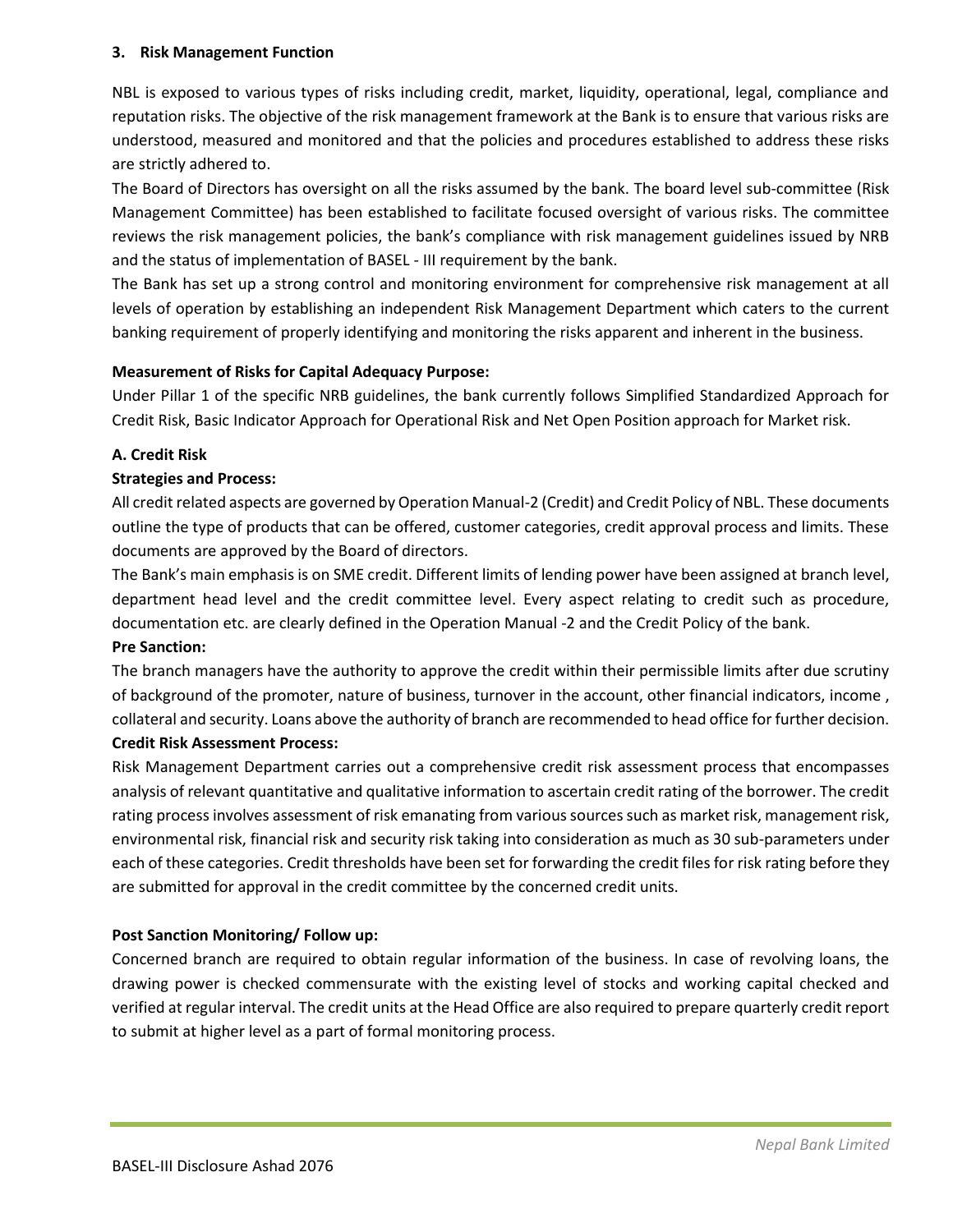## **B. Operation Risk**

Operational risk is the risk of loss resulting from inadequate or failed internal processes, people or systems, or from external events. Operational risk is inherent in the bank's business activities.

The board level committee that undertakes supervision and review of operational risk aspects are the Risk Management Committee and Audit Committee. The board and the risk committee review the operational risk level and the material operational risk exposure. The Audit committee supervises audit and compliance related aspects. Internal Audit department on the other hand carries out audit according to the audit plan and reports findings to the audit committee.

## **Risk Arising from breakdown of Information and Operating System:**

The bank has introduced new centralized software Pumori-IV and has improved in its MIS infrastructure in order to ensure the associated operational risks being brought down to an acceptably low level.

To safeguard the probable losses resulting from system failure or natural disaster, the bank has taken following policies to minimize the risk:

- a. Back up Daily back up of all balances are taken at the end of the day. The bank is developing a system of auto back up in the near future.
- b. Disaster Recovery Site The bank is in the process of establishing a disaster recovery site outside the Kathmandu valley considering the lower frequency of seismic activities.
- c. Validation of Entry and Password control There is a system of maker and checker for entry validation before posting. Access authority for data entry, update, modification and validation has been given on the basis of levels of staffs.
- d. Exception Reporting The system creates exception report as and when required.

## **Risk Arising from Procedural Lapses and Internal control:**

The bank has defined every banking procedures in the Operation Manual-1 related to banking transactions. Internal circulars are issued whenever required. Reporting by branches is regular. Internal Audit of maximum branches is carried out each year.

#### **Corporate Governance:**

NRB Guidelines with respect to Corporate Governance are duly complied with.

#### **C. Market Risk**

## **a. Investments**

Currently NBL has not made any investment for trading purpose. The investment in government securities have been made to hold till maturity. The investment in equity of listed institutions has been held as available for sale.

## **b. Foreign Exchange**

The bank's policy is to maintain the net open position of convertible foreign currency where exchange rate risk persists in matching position.